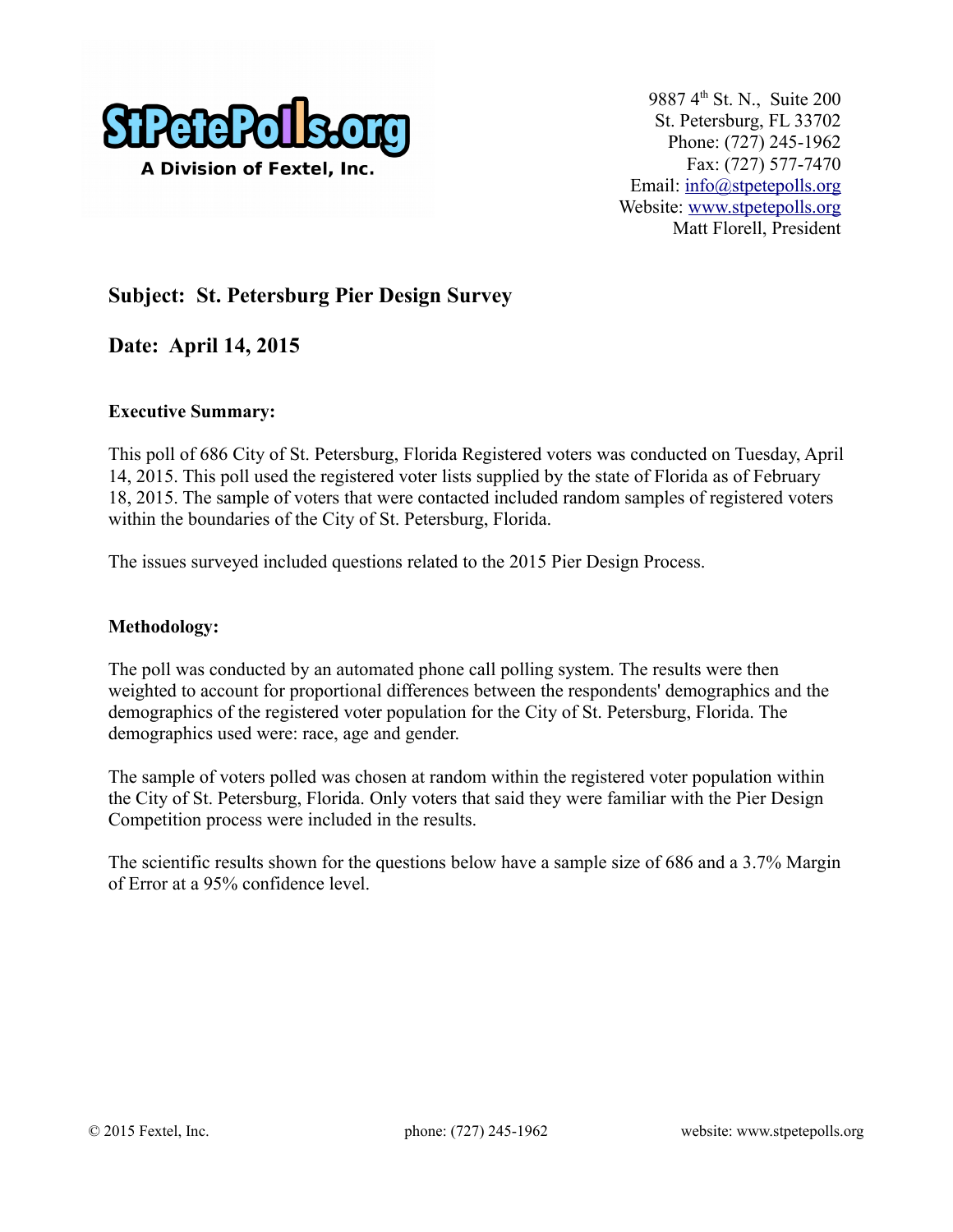### **Summary of Scientific Results:**

## **Which of the three final design choices do you support,**

 **Alma, The Pier Park, Destination St. Pete Pier or Don't have a preference?**

| Alma:                      | 9.7%  |
|----------------------------|-------|
| Pier Park:                 | 21.0% |
| Destination St. Pete Pier: | 39.1% |
| Don't have a preference:   | 20.4% |
| Unsure:                    | 9.7%  |
|                            |       |

#### **Do you agree with Mayor Kriseman's statement that the final pier design chosen isn't as important, and that the city should "just build a damn Pier"?**

| Yes: |  | 48.4% |
|------|--|-------|
| No:  |  | 51.6% |

#### **If the pier selection committee does not choose most popular Pier design from the City's survey, should the City Council reject the Pier Selection Committee's choice?**

| Yes:    | 48.3% |
|---------|-------|
| No:     | 35.9% |
| Unsure: | 15.8% |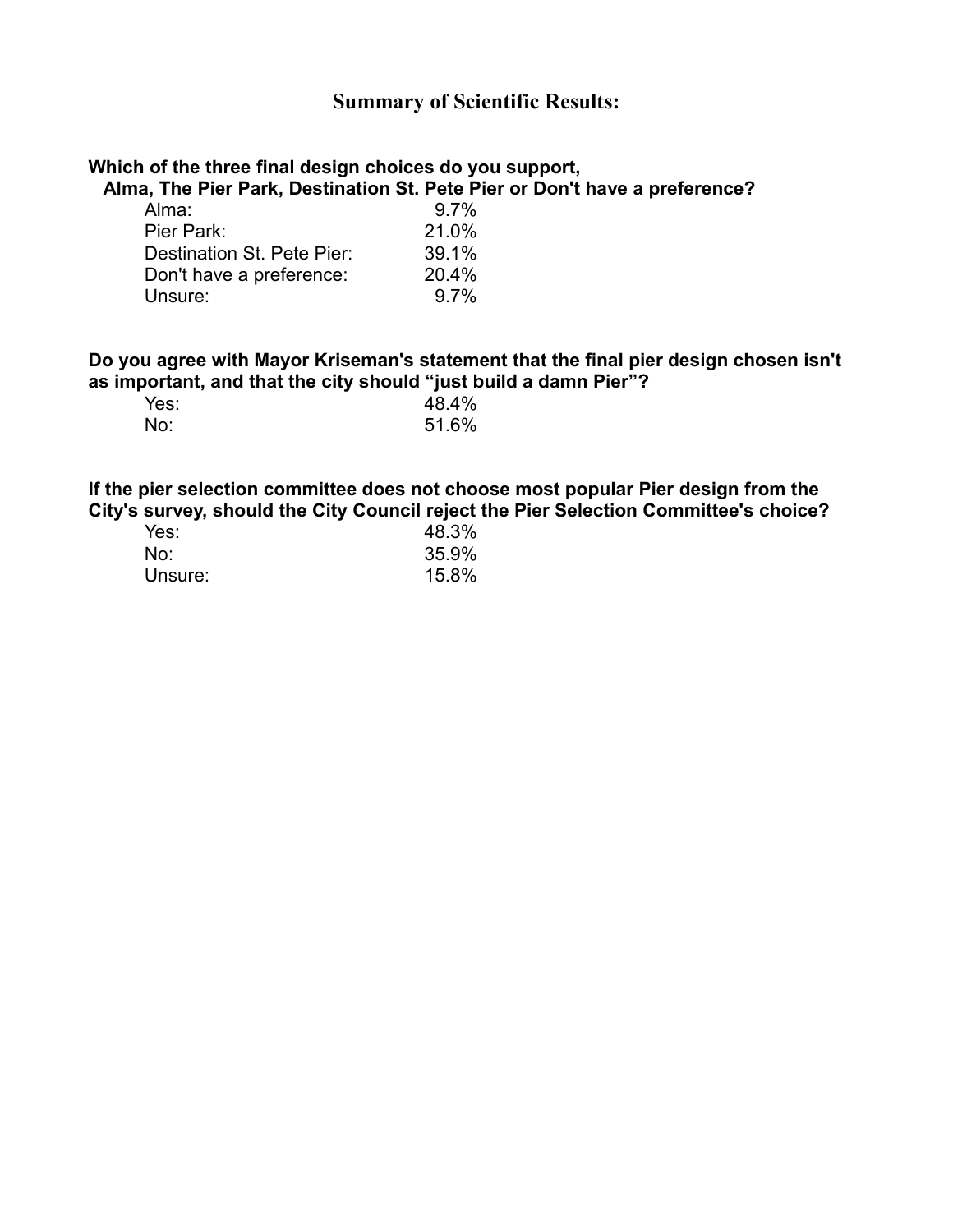# **Detailed Results with Demographic Breakdowns for Each Question:**

| Which of the three final design choices do you support,<br>Alma:<br>Pier Park:<br>Unsure: |                                          | Destination St. Pete Pier:<br>Don't have a preference: | 9.7%<br>21.0%<br>39.1%<br>20.4%<br>9.7% |       | Alma, The Pier Park, Destination St. Pete Pier or Don't have a preference? |       |         |         |
|-------------------------------------------------------------------------------------------|------------------------------------------|--------------------------------------------------------|-----------------------------------------|-------|----------------------------------------------------------------------------|-------|---------|---------|
| Non-Weighted Results and Demographic Breakdowns:                                          |                                          |                                                        |                                         |       |                                                                            |       |         |         |
| Alma:<br>Pier Park:<br><b>Destination:</b><br>No preference:<br>Unsure:                   | 9.8%<br>20.7%<br>38.6%<br>20.8%<br>10.1% |                                                        |                                         |       |                                                                            |       |         |         |
| <b>Political Party Breakdown:</b><br>Democratic Party 343 responses<br>Alma:              | 11.7%                                    |                                                        | Pier Park: 21.3% Destination:           | 37.6% | No preference:                                                             | 20.4% | Unsure: | $9.0\%$ |
| Republican Party 202 responses<br>Alma:                                                   | 6.9%                                     |                                                        | Pier Park: 18.8% Destination:           | 39.1% | No preference:                                                             | 22.3% | Unsure: | 12.9%   |
| Independent Voter 141 responses<br>Alma:                                                  | 9.2%                                     |                                                        | Pier Park: 22.0% Destination:           | 40.4% | No preference:                                                             | 19.9% | Unsure: | 8.5%    |
| Race Breakdown:<br>White, Not Hispanic 547 responses<br>Alma:                             | $9.9\%$                                  |                                                        | Pier Park: 19.9% Destination:           | 40.0% | No preference:                                                             | 20.3% | Unsure: | $9.9\%$ |
| Black, Not Hispanic 101 responses<br>Alma:                                                | $9.9\%$                                  |                                                        | Pier Park: 24.8% Destination:           | 32.7% | No preference:                                                             | 22.8% | Unsure: | 9.9%    |
| Asian or Pacific Islander 9 responses<br>Alma:                                            | 11.1%                                    |                                                        | Pier Park: 11.1% Destination:           | 33.3% | No preference:                                                             | 33.3% | Unsure: | 11.1%   |
| Hispanic 9 responses<br>Alma:                                                             | 11.1%                                    | Pier Park: 0%                                          | Destination:                            | 66.7% | No preference:                                                             | 22.2% | Unsure: | 0%      |
| Other or Unknown 20 responses<br>Alma:                                                    | 5.0%                                     |                                                        | Pier Park: 35.0% Destination:           | 20.0% | No preference:                                                             | 20.0% | Unsure: | 20.0%   |
| <b>Gender Breakdown:</b><br>Male 304 responses<br>Alma:                                   | 13.2%                                    |                                                        | Pier Park: 21.4% Destination:           | 39.8% | No preference:                                                             | 17.1% | Unsure: | $8.6\%$ |
| Female 382 responses<br>Alma:                                                             | 7.1%                                     |                                                        | Pier Park: 20.2% Destination:           | 37.7% | No preference:                                                             | 23.8% | Unsure: | 11.3%   |
| Age Breakdown:<br>18 to 29 65 responses<br>Alma:                                          | $6.2\%$                                  |                                                        | Pier Park: 27.7% Destination:           | 44.6% | No preference:                                                             | 15.4% | Unsure: | 6.2%    |
| 30 to 49 155 responses<br>Alma:                                                           | 10.3%                                    |                                                        | Pier Park: 24.5% Destination:           | 43.2% | No preference:                                                             | 15.5% | Unsure: | 6.5%    |
| 50 to 69<br>Alma:                                                                         | 302 responses<br>12.6%                   |                                                        | Pier Park: 17.2% Destination:           | 38.4% | No preference:                                                             | 19.2% | Unsure: | 12.6%   |
| 70 and up 164 responses<br>Alma:                                                          | $5.5\%$                                  |                                                        | Pier Park: 20.7% Destination:           | 32.3% | No preference:                                                             | 31.1% | Unsure: | 10.4%   |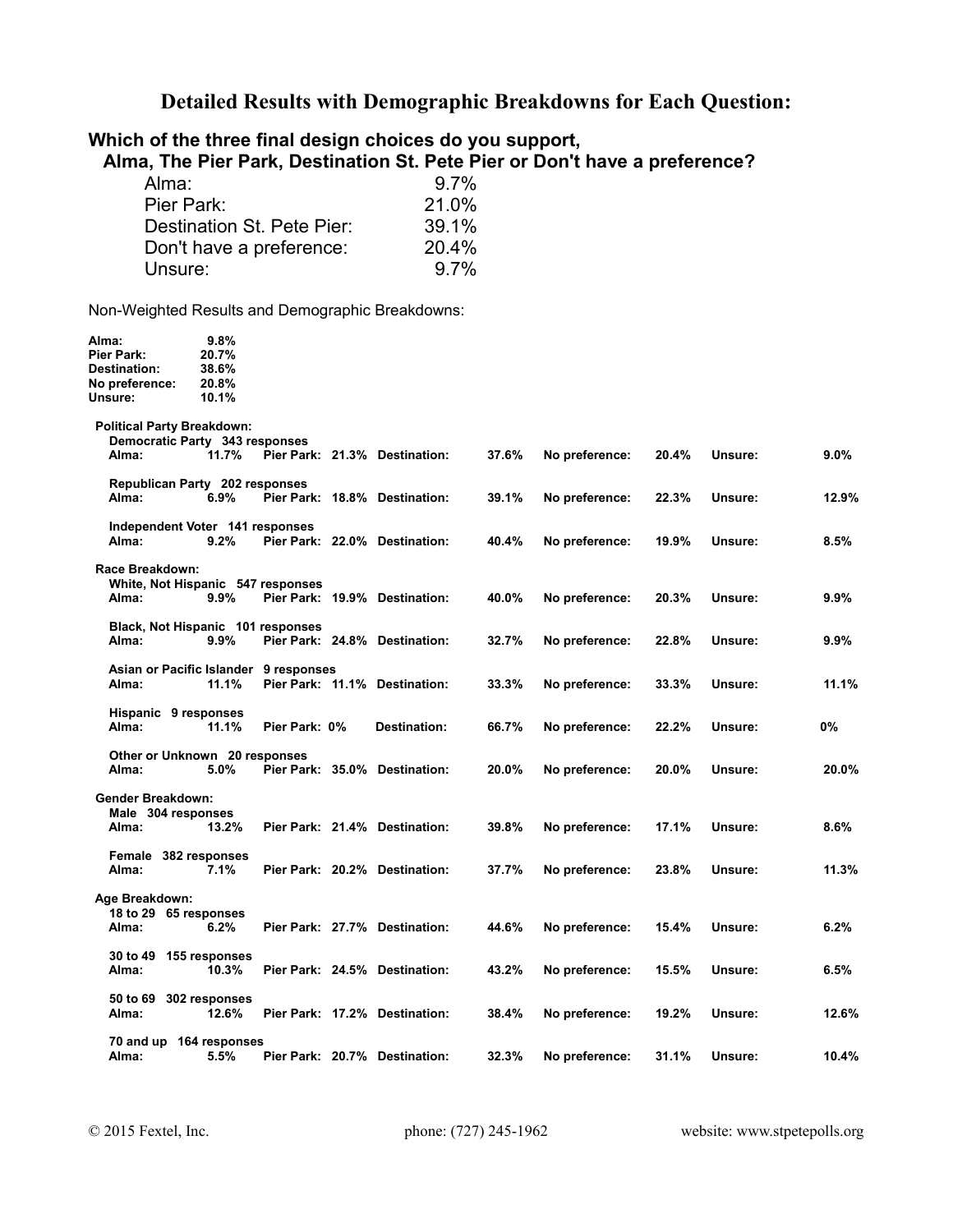#### **Do you agree with Mayor Kriseman's statement that the final pier design chosen isn't as important, and that the city should "just build a damn Pier"?**

| Yes: | 48.4% |
|------|-------|
| No:  | 51.6% |

Non-Weighted Results and Demographic Breakdowns:

**Yes: 48.0% No: 52.0% Political Party Breakdown: Democratic Party 343 responses Yes: 55.7% No: Republican Party 202 responses Yes: 33.7% No: 66.3% Independent Voter 141 responses Yes: 49.6% No: 50.4% Race Breakdown: White, Not Hispanic 547 responses Yes: 43.7% No: 56.3% Black, Not Hispanic 101 responses Yes: 68.3% No: 31.7% Asian or Pacific Islander 9 responses Yes: 22.2% No: 77.8% Hispanic 9 responses Yes: 55.6% No: 44.4% Other or Unknown 20 responses Yes: 70.0% No: 30.0% Gender Breakdown: Male 304 responses Yes: 48.4% No: 51.6% Female 382 responses Yes: 47.6% No: 52.4% Age Breakdown: 18 to 29 65 responses Yes: 50.8% No: 49.2% 30 to 49 155 responses Yes: 46.5% No: 53.5% 50 to 69 302 responses Yes: 42.7% No: 57.3% 70 and up 164 responses Yes: 57.9% No: 42.1%**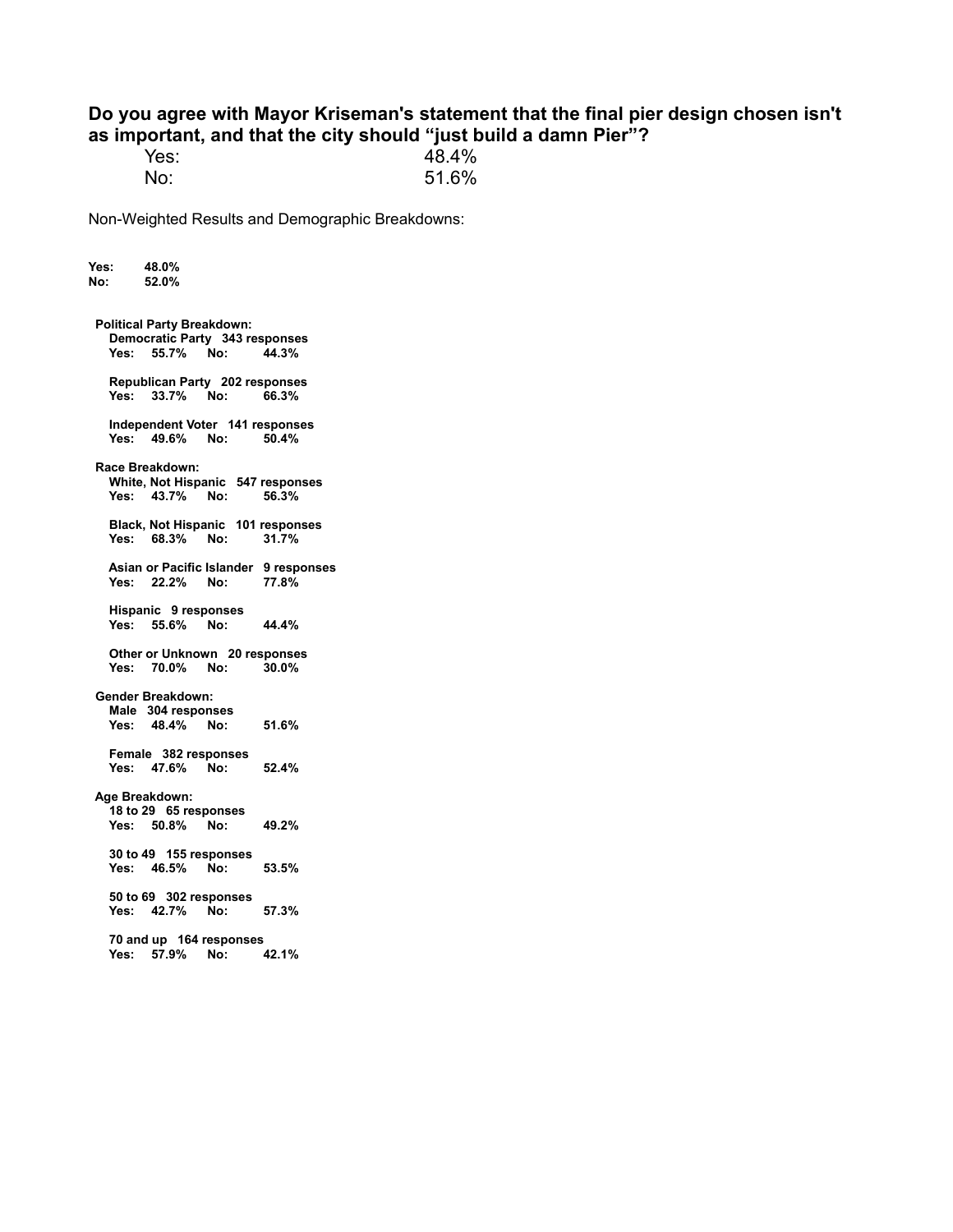#### **If the pier selection committee does not choose most popular Pier design from the City's survey, should the City Council reject the Pier Selection Committee's choice?**

| Yes:    | 48.3% |
|---------|-------|
| No:     | 35.9% |
| Unsure: | 15.8% |

Non-Weighted Results and Demographic Breakdowns:

| Yes:           |                                   | 49.0%                                 |       |                      |       |
|----------------|-----------------------------------|---------------------------------------|-------|----------------------|-------|
| No:            |                                   | 35.4%                                 |       |                      |       |
| Unsure:        |                                   | 15.6%                                 |       |                      |       |
|                |                                   |                                       |       |                      |       |
|                | <b>Political Party Breakdown:</b> |                                       |       |                      |       |
|                |                                   | Democratic Party 343 responses        |       |                      |       |
| Yes:           | 46.6% No:                         |                                       |       | 37.9% Unsure: 15.5%  |       |
|                |                                   |                                       |       |                      |       |
|                |                                   | Republican Party 202 responses        |       |                      |       |
|                | Yes: 51.5%                        | No:                                   |       | 32.2% Unsure: 16.3%  |       |
|                |                                   |                                       |       |                      |       |
|                | Yes: 51.1% No:                    | Independent Voter 141 responses       |       | 34.0% Unsure: 14.9%  |       |
|                |                                   |                                       |       |                      |       |
|                | Race Breakdown:                   |                                       |       |                      |       |
|                |                                   | White, Not Hispanic 547 responses     |       |                      |       |
|                | Yes: 52.3% No:                    |                                       |       | 34.0% Unsure: 13.7%  |       |
|                |                                   |                                       |       |                      |       |
|                |                                   | Black, Not Hispanic 101 responses     |       |                      |       |
|                | Yes: 36.6% No:                    |                                       |       | 40.6% Unsure: 22.8%  |       |
|                |                                   |                                       |       |                      |       |
|                |                                   | Asian or Pacific Islander 9 responses |       |                      |       |
|                | Yes: 22.2% No:                    |                                       |       | 44.4% Unsure: 33.3%  |       |
|                | Hispanic 9 responses              |                                       |       |                      |       |
|                | Yes: 33.3%                        | No:                                   |       | 33.3% Unsure:        | 33.3% |
|                |                                   |                                       |       |                      |       |
|                |                                   | Other or Unknown 20 responses         |       |                      |       |
|                | Yes: 40.0% No:                    |                                       |       | 45.0% Unsure: 15.0%  |       |
|                |                                   |                                       |       |                      |       |
|                | Gender Breakdown:                 |                                       |       |                      |       |
|                | Male 304 responses                |                                       |       |                      |       |
|                | Yes: 47.0% No:                    |                                       |       | <b>39.1% Unsure:</b> | 13.8% |
|                | Female 382 responses              |                                       |       |                      |       |
|                | Yes: 50.5%                        | No:                                   |       | 32.5% Unsure: 17.0%  |       |
|                |                                   |                                       |       |                      |       |
| Age Breakdown: |                                   |                                       |       |                      |       |
|                | 18 to 29 65 responses             |                                       |       |                      |       |
|                | Yes: 46.2%                        | No:                                   |       | 38.5% Unsure: 15.4%  |       |
|                |                                   |                                       |       |                      |       |
|                |                                   | 30 to 49 155 responses                |       |                      |       |
|                | Yes: 44.5% No:                    |                                       |       | 41.9% Unsure: 13.5%  |       |
|                |                                   | 50 to 69 302 responses                |       |                      |       |
|                | Yes: 52.0% No:                    |                                       |       | 31.5% Unsure:        | 16.6% |
|                |                                   |                                       |       |                      |       |
|                |                                   | 70 and up 164 responses               |       |                      |       |
| Yes:           | 48.8%                             | No:                                   | 35.4% | Unsure:              | 15.9% |